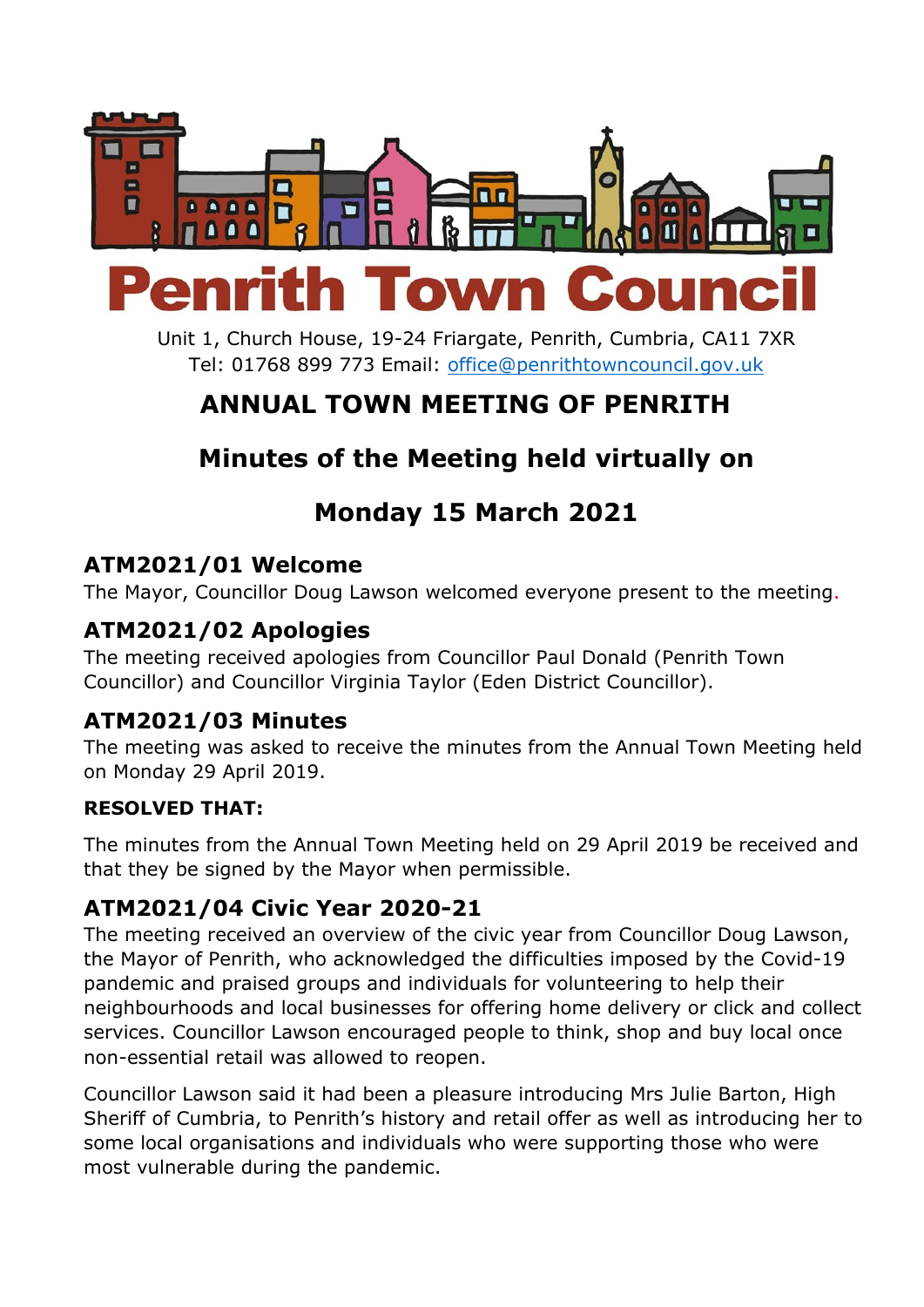# **ATM2021/04 Civic Year 2020-21 Continued**

Whilst following Government regulations the Council marked Remembrance Day with wreath laying and a short but poignant section of the Last Post and the Citation live streamed onto the Town Council's social media.

Councillor Lawson acknowledged the Christmas Card Campaign organised by Cameron Stewart to provide cards and gifts to all residents and staff in care homes in Penrith and his campaign of providing thank you cards to all the staff in hospitals and NHS sites in Cumbria.

## **ATM2021/05 Questions from the Public**

Two questions had been submitted by members of the public:

**1. "I am a Penrith Resident and also have a planning and tree consultancy in Penrith. The issue of light pollution is slowly moving up the government agenda and recently during a seminar on light pollution Penrith was noted as being one of the worst places locally for light pollution. What if anything is the Town Council proposing to do to help tackle this issue?"**

**Penrith Town Council Response:** Street lighting is the responsibility of Cumbria County Council or Eden District Council depending on where the lights are positioned. Therefore the Town Council has no responsibility for street lighting however, the Council is able to lobby on these issues.

**2. "Have members of Penrith Town Council represented the views of residents & the wider community in the position of not calling for Voreda House to be halted. Surely this should have happened until such times as local government reorganisation has taken place. Consideration should also have been taken that in this uncertain economic climate, anymore Council taxpayers' money should not be wasted on this building. Myself & many others find it hard to accept your decision when it seems most local people do not want this to go ahead. You asked for the view of the community but then don't adhere to it. I find this very undemocratic"**

**Penrith Town Council Response:** Penrith Town Council is a consultee in the planning process. The Council do not approve planning permission. Any response that we make must be returned to Eden District Council within 21 days of receipt of the application and must be based on material planning grounds. The Council cannot include objections such as those on private issues between neighbours or an applicant's personal circumstances. All planning applications within Eden are listed in the press and members of the public are entitled to respond.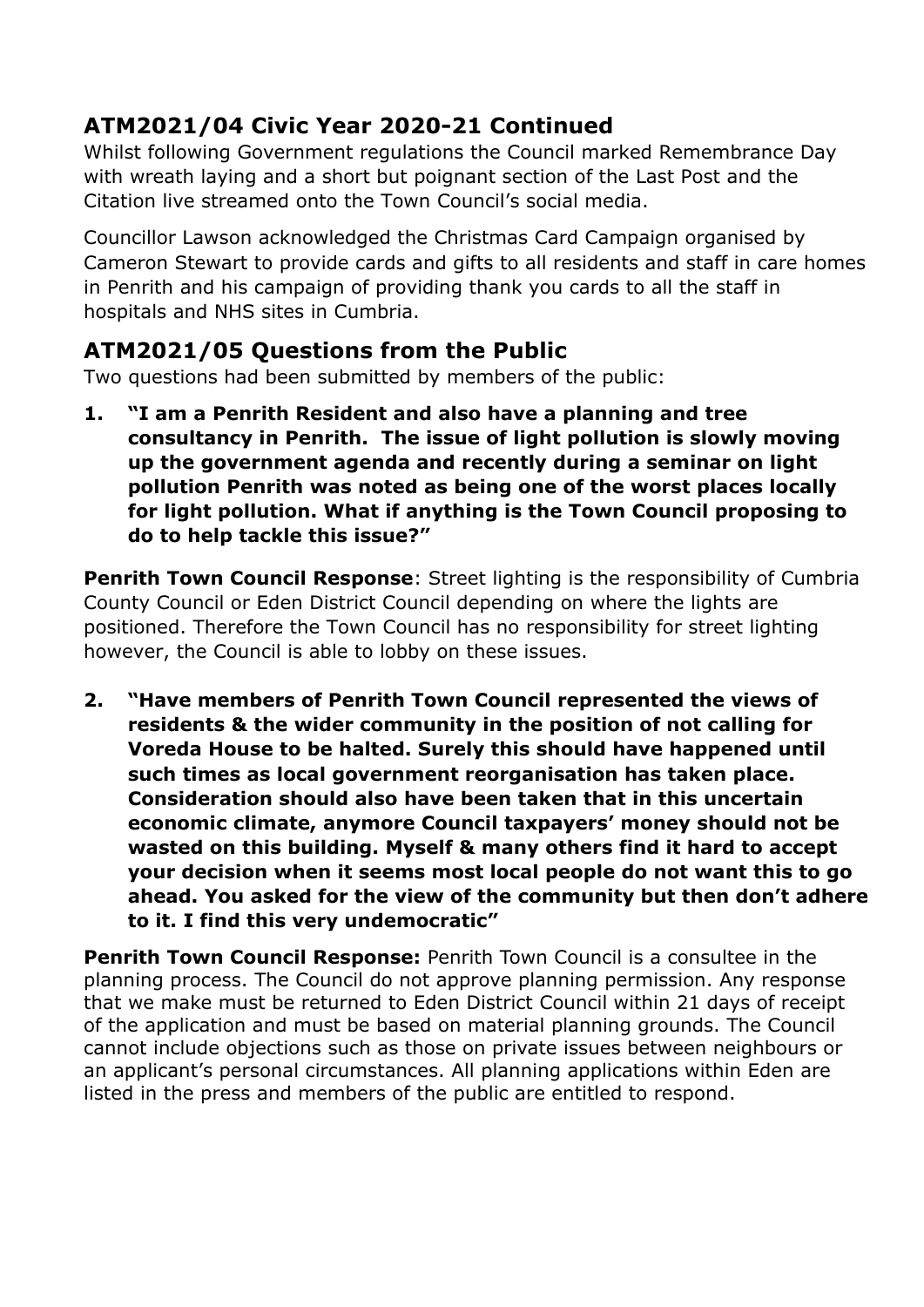# **ATM2021/05 Questions from the Public Continued**

Members of the public can contact the Council with their comments which we can take to committee however we would always encourage them to send them direct to Eden District Council as they are the Local Planning Authority. Penrith Town Council first considered the application on 1 March when we did object to the application on material grounds. We also stated that we didn't believe that the adverse impacts of the development outweighed the benefits, especially when the issue of unitary status had not been finalised.

A revised planning application came forward to the Town Council for consideration that had taken into account comments made by the Conservation Officer and ourselves. As the material grounds for objection had been removed and as the Conservation Officer no longer had any objections, there were no grounds on which to object to the planning application.

# **ATM2021/06 Projects**

The meeting received oral presentations from the Lead Councillors:

- a) Devolution and Assets Councillor Scott Jackson
- b) Neighbourhood Development Plan Councillor Dave Knaggs
- c) In Bloom Councillor Scott Jackson
- d) Penrith Climate Change Action Network (PECCAN) Councillor Doug Lawson
- e) Youth Advisory Panel Councillor Hilary Snell
- f) Penrith Town Working Group Councillor Doug Lawson

### **ATM2021/07 End of Meeting Question**

A poll may be demanded before the end of an annual parish meeting of the electorate on any question arising at the meeting. However, no poll shall be held unless the person presiding at the meeting consents to it or the poll is demanded by 10 or one third of the local government electors present (whichever figure is the less) call for it.

A member of the public requested that a parish poll be undertaken:

Question: **"Seek public opinion regarding Eden District Council's decision and subsequent planning application for the development of Voreda House in the current economic climate during the reorganisation of local government in Cumbria."**

The meeting was informed that an issue is decided by a majority of those present and voting and each local government elector present had one vote on the issue which was put to the vote. All the persons present and voting at the meeting were deemed to have been duly qualified.